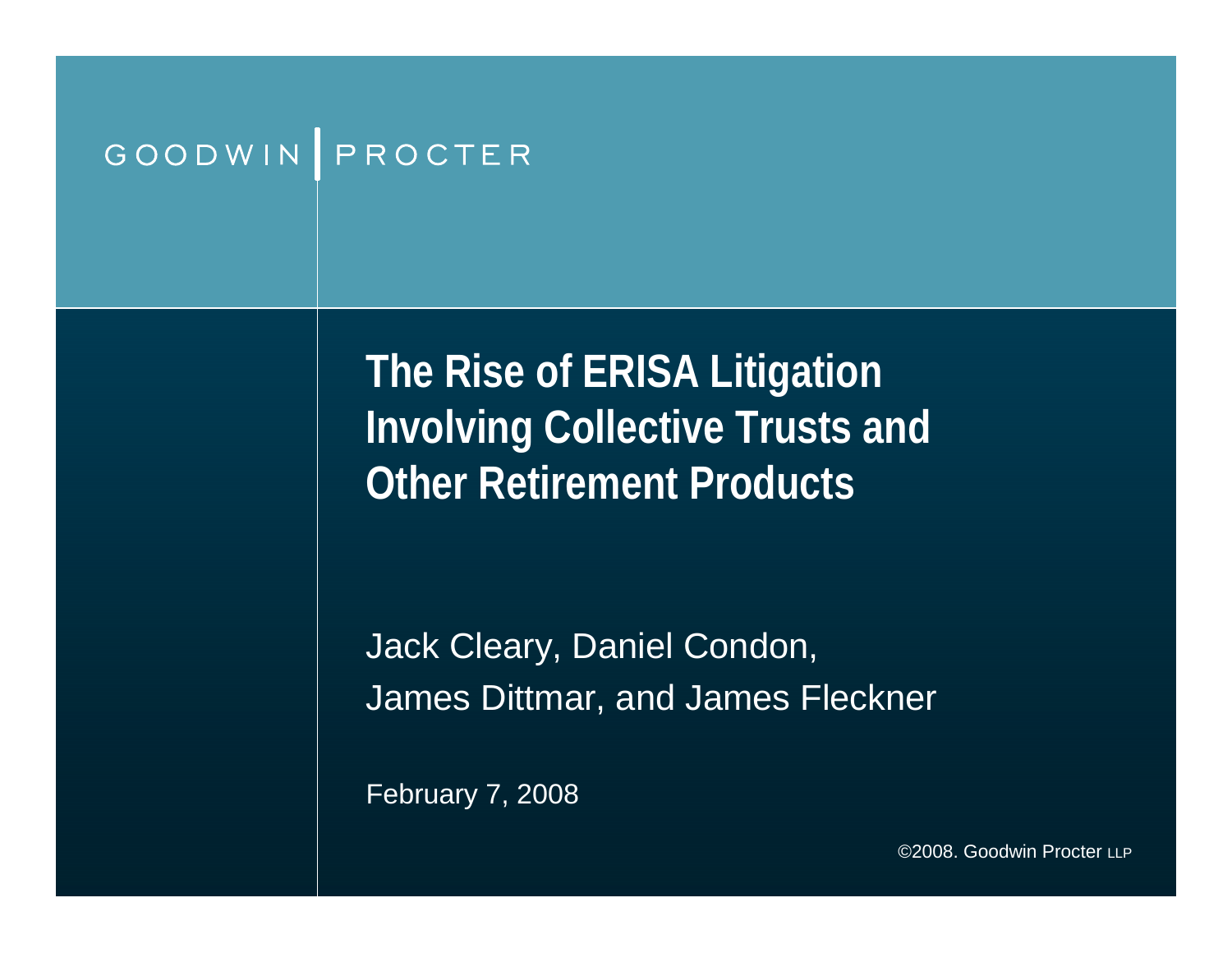

#### **Overview of ERISA Overview of ERISA**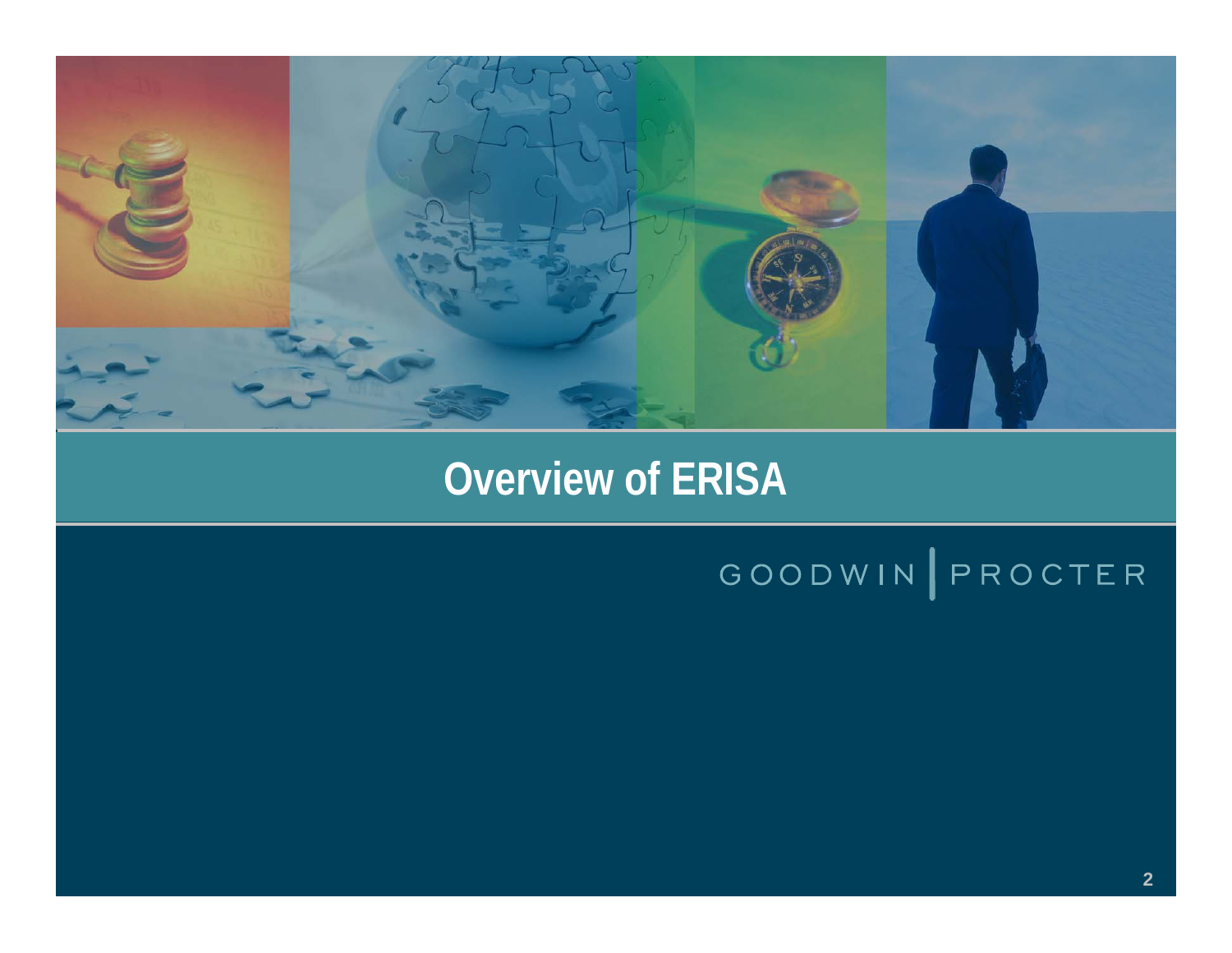

- ERISA governs all U.S. employee benefit plans, except "government plans" and most "church plans"
- ERISA governs the behavior of plan fiduciaries
	- $-$  Fiduciaries are those who exercise discretionary authority on  $\overline{\phantom{a}}$ behalf of the plan
	- Directed trustee; investment advice exceptions to need for discretion
	- $-$  "To the extent" concept
	- "Two hat" concept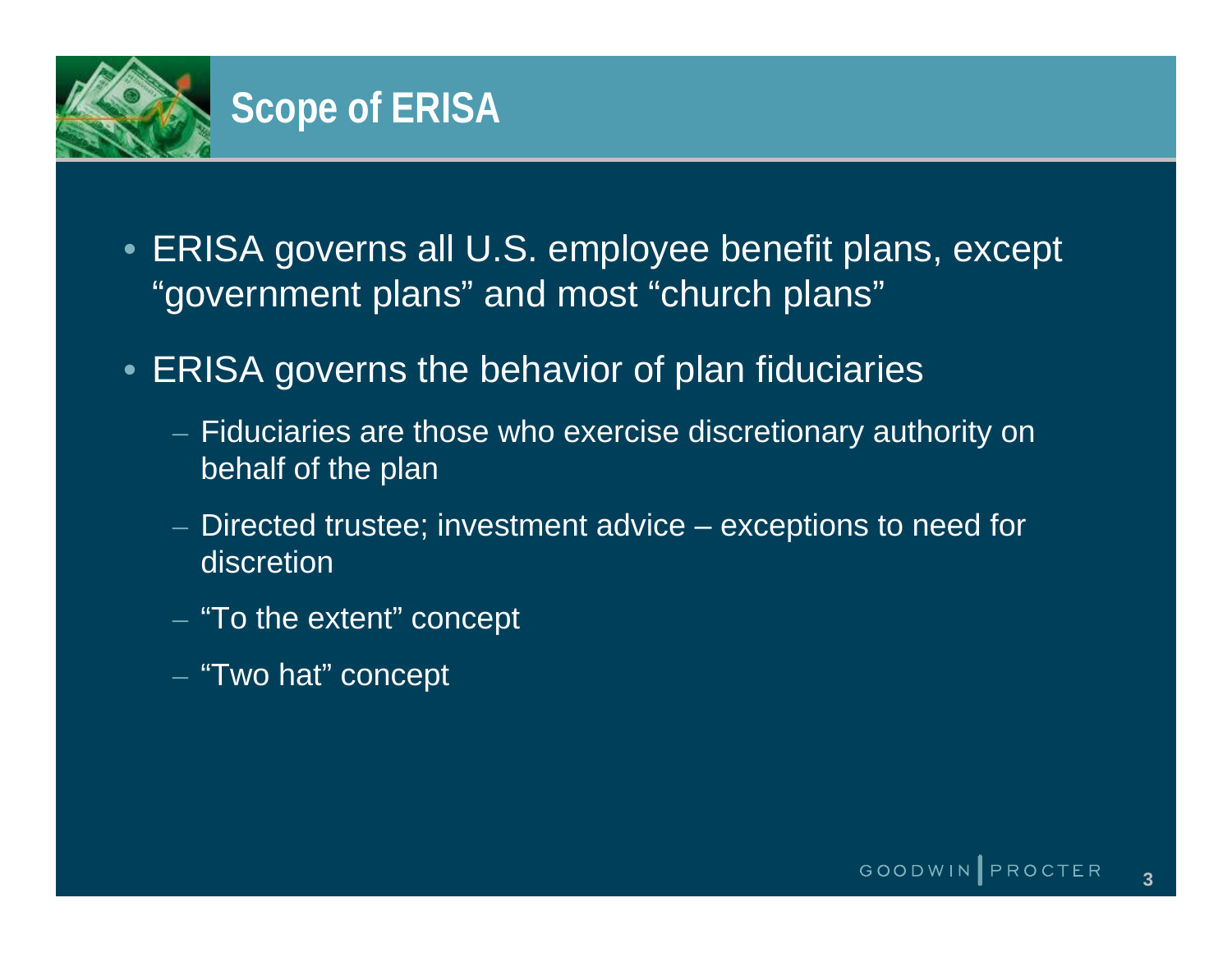

- General fiduciary duties (ERISA Section 404(a)) exclusive benefit, prudent man, diversification, and compliance with plan documents
- Prohibited Transactions
	- $-$  Transactions with a "party in interest" (ERISA Section 406(a))
		- Party in interest is very broadly defined
	- Fiduciary self-dealing and conflicts of interest (ERISA Section 406(b))
	- $-$  There are numerous exemptions, each with its own specific  $\overline{\phantom{a}}$ conditions
- Cofiduciary Responsibilities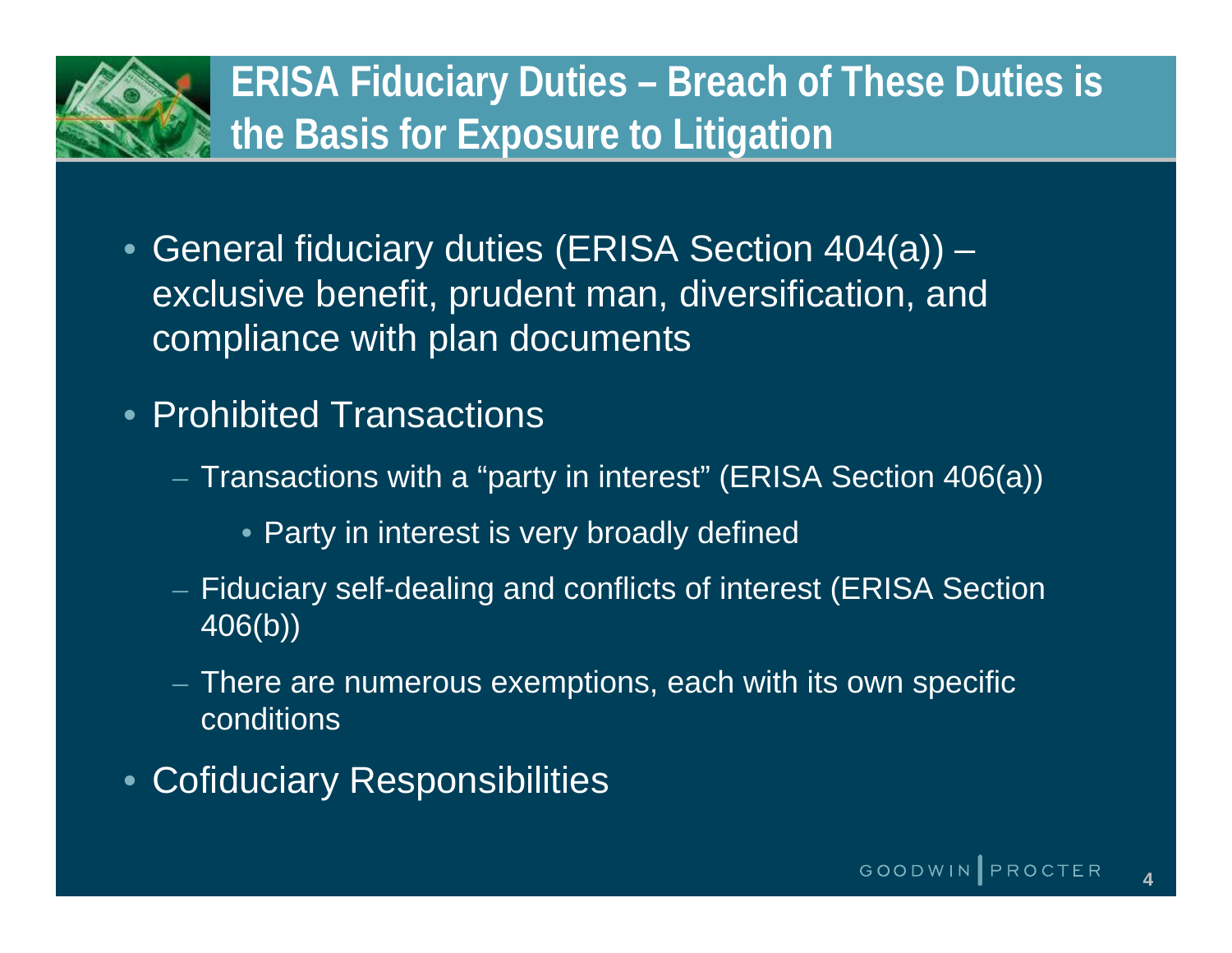

- • Claims relating to benefits (ERISA Section 502(a)(1)(B))
	- Can be brought by participants or beneficiaries
- • Fiduciary breach claims (ERISA Section 502(a)(2))
	- Can be brought by plan fiduciaries, participants or beneficiaries, or the Department of Labor (DOL)
	- Can obtain money damages for plan (plan's loss and/or fiduciary's gain) or other equitable or remedial relief (ERISA Section 409)
- Broad equitable relief to redress any violation of Title I of ERISA or the terms of the plan (ERISA Section 502(a)(3) or (a)(5))
	- Can be brought by plan fiduciaries, participants or beneficiaries, or DOL
	- Can be brought against non-fiduciaries as well as fiduciaries
- $\bullet$  Civil penalty (ERISA Section 502(l))
	- Cases brought by (or settlements with) DOL
	- $-$  20% of "applicable recovery amount"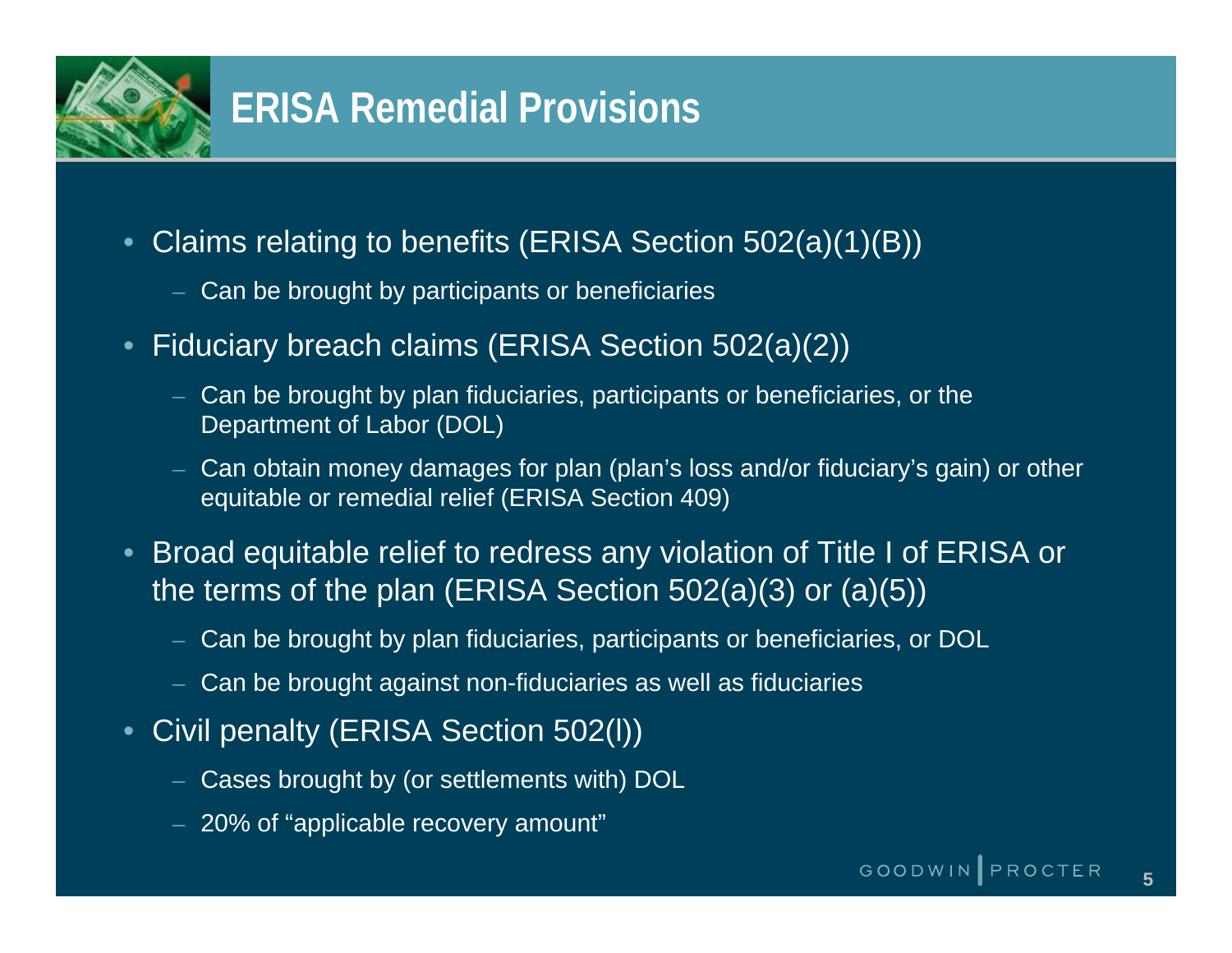

#### **Recent Trends in Financial Services ERISA Litigation**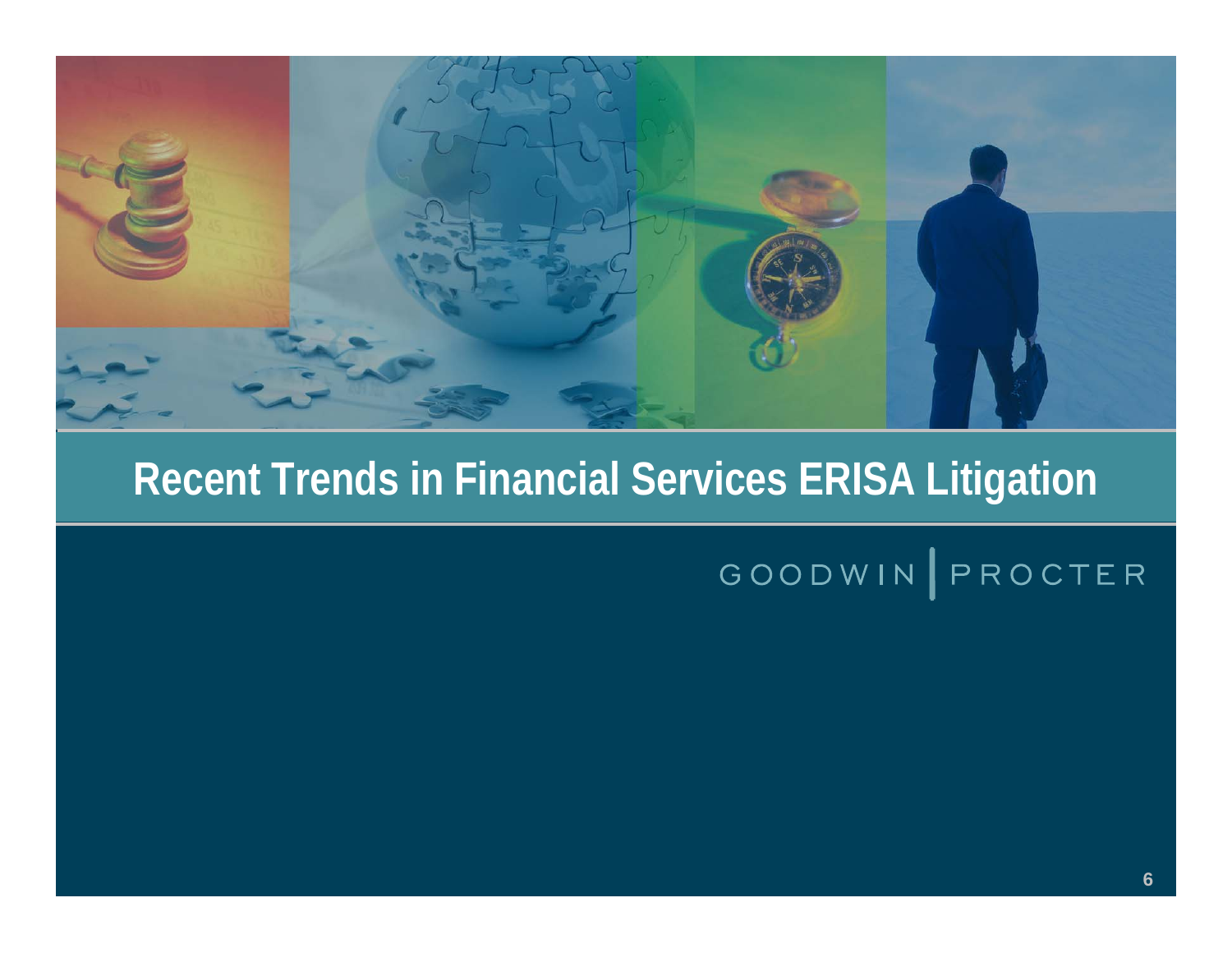

#### **Recent Trends in Retirement Plans**

- In 2007, over \$17 trillion were invested in U.S. retirement vehicles (ICI)
- Increasingly, retirement assets are moving from defined benefit plans to defined contribution plans
	- Between 2003 and 2007, investments in defined contribution plans rose from \$3 trillion to \$4.4 trillion (ICI)
	- Wave of the future
- • Defined contribution plans also are offering more nonregistered products
	- Between 2003 and 2006, demand for collective investment trusts in defined contribution plans rose from 32% to 41% (AST Capital Trust white paper)
	- Business and legal impetus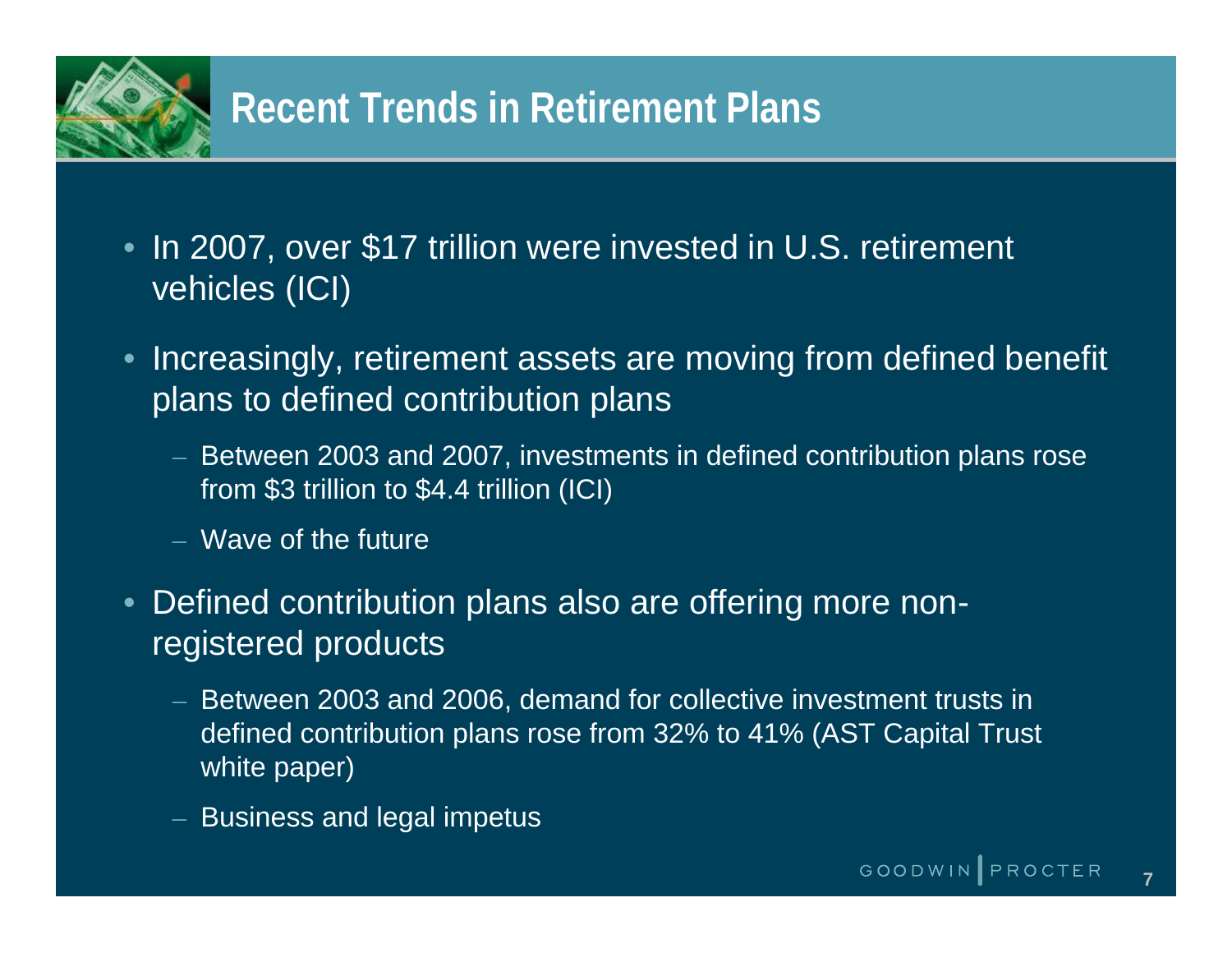- Historically, ERISA litigation had focused principally on claims for benefits or on one-off cases of egregious behavior by plan fiduciaries
- The last eight years have seen burgeoning litigation charging breach of fiduciary duty, often brought against financial service companies
	- Brought against named fiduciaries, independent fiduciaries, investment managers, plan trustees (including directed trustees), and plan service providers (e.g. record-keepers)
	- $-$  Complex suits, generally class actions
	- $-$  Large loss claims
	- Frequently companion piece to securities fraud actions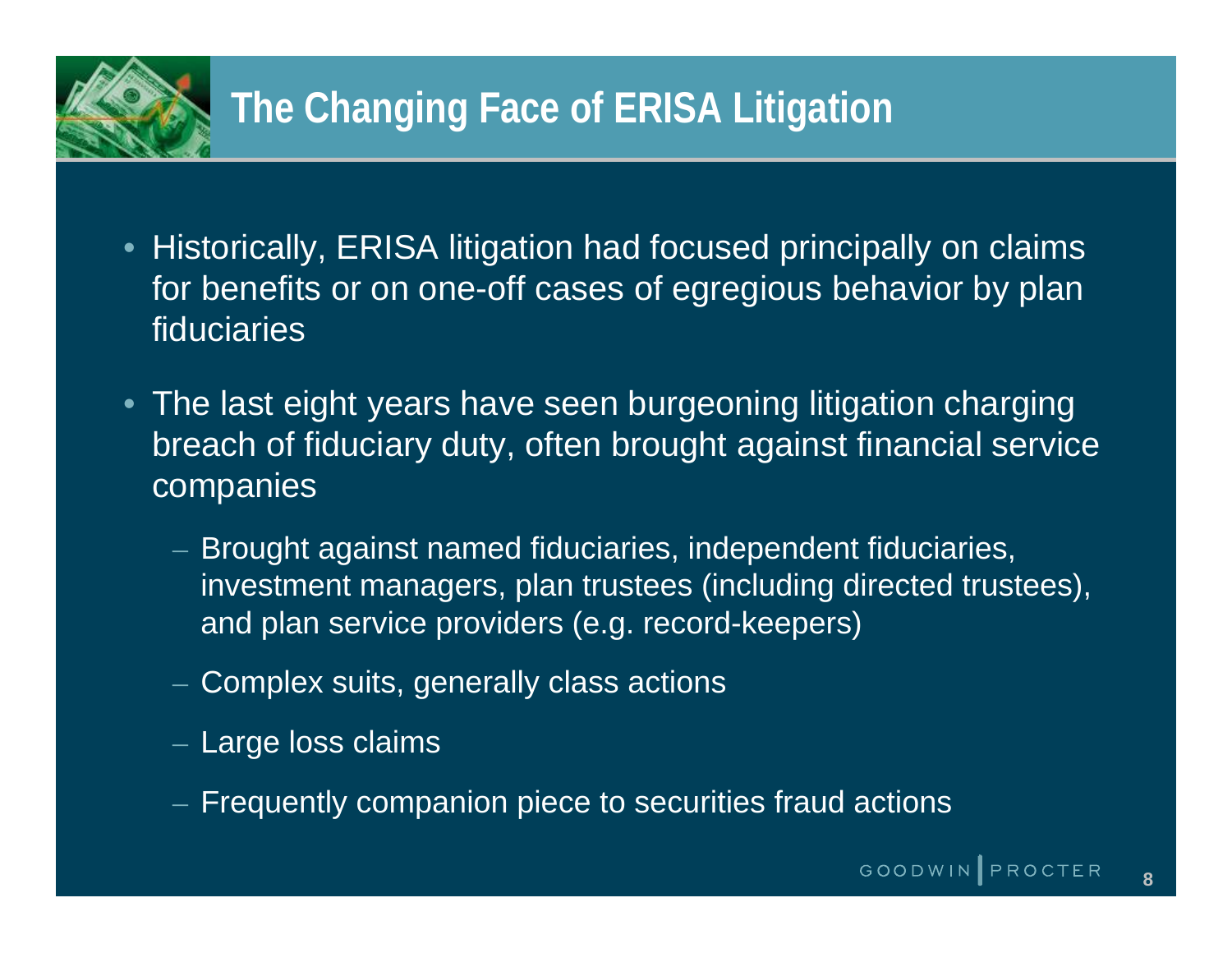## **Challenges to Industry Customs & Business Models**

- $\bullet$  We will discuss today three waves of this recent type of ERISA litigation
	- $-$  Stock drop litigation against plan fiduciaries and directed trustees:  $\overline{\phantom{a}}$ the role of the directed trustee
	- $-$  Excessive fee litigation against plan fiduciaries and service providers: service and pricing bundling, revenue-sharing, selection of options on 401(k) lineups, and disclosure to plan fiduciaries and **participants**
	- $-$  Investment prudence litigation against investment fiduciaries:  $\overline{\phantom{a}}$ subprime MBS, ABS, and beyond
- $\bullet$  This litigation challenges financial services industry customs and business models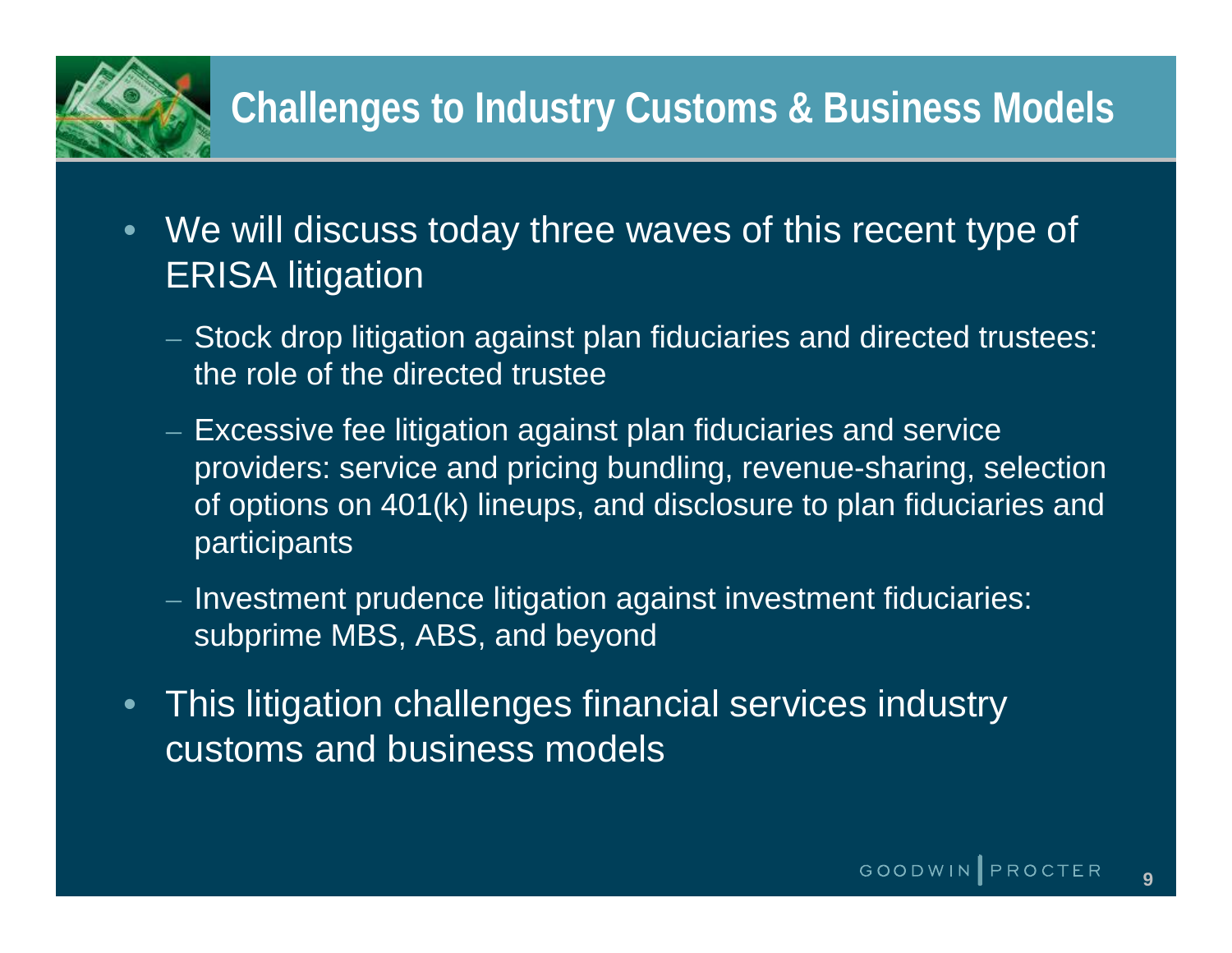# **Why The Litigation: Again More Perfect Storms**

- •Confluence of factors
- $\bullet$  Ever prospecting plaintiffs' bar: Why rob banks? That's where the money is
- $\bullet$ Focus on defined contribution plans
- $\bullet$  Market volatility and large market cap losses (2000-01 tech bubble; 2007 subprime crisis)
- $\bullet$  Advantages to plaintiffs of ERISA litigation over securities litigation
	- Pleading standards: sufficient facts to support inference of imprudence or unreasonable compensation vs. particularized facts supporting strong inference of fraudulent intent
	- Standard of conduct: breach of fiduciary duty vs. fraud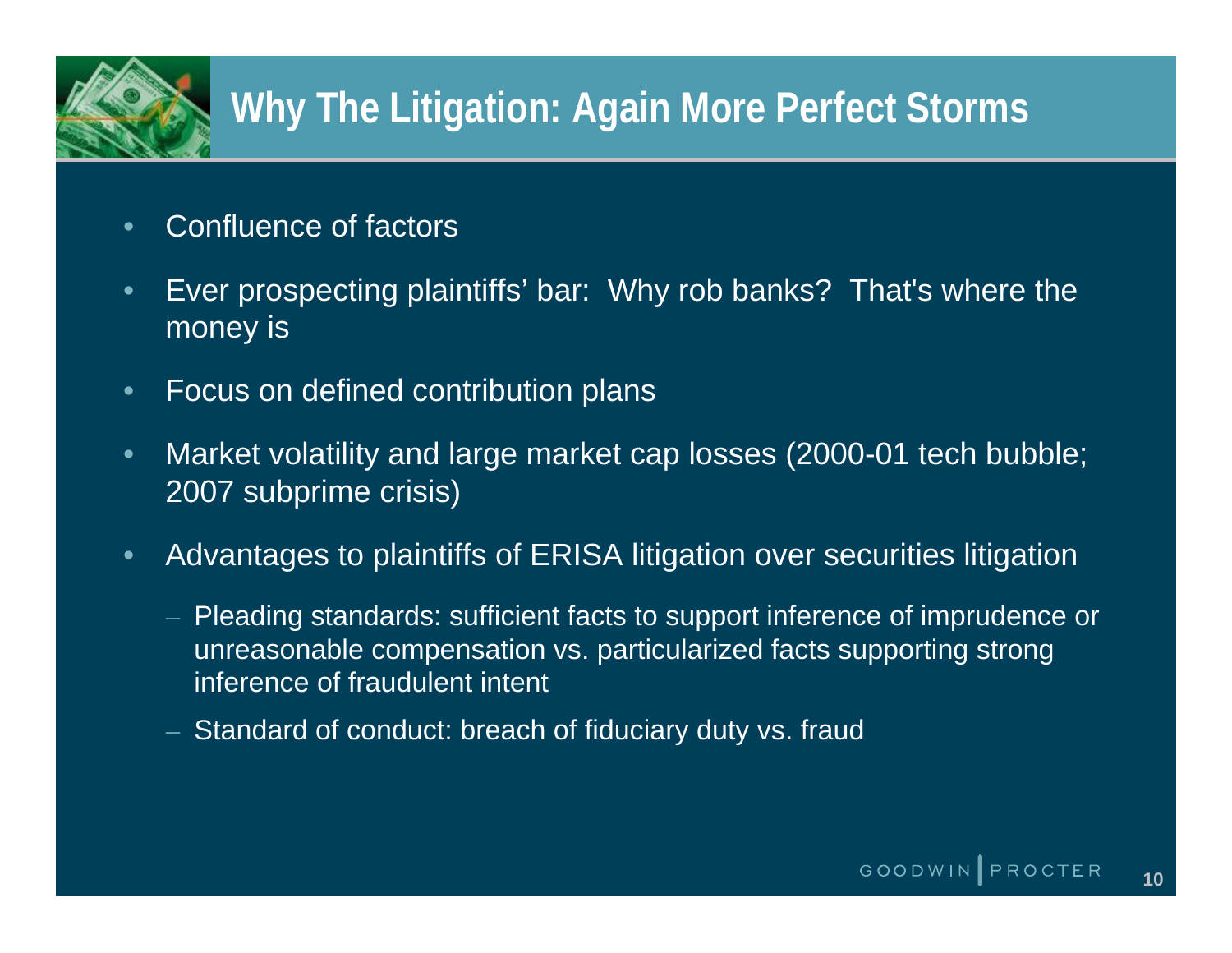

# **The First Generation – Stock-Drop Cases The First Generation – Stock-Drop Cases**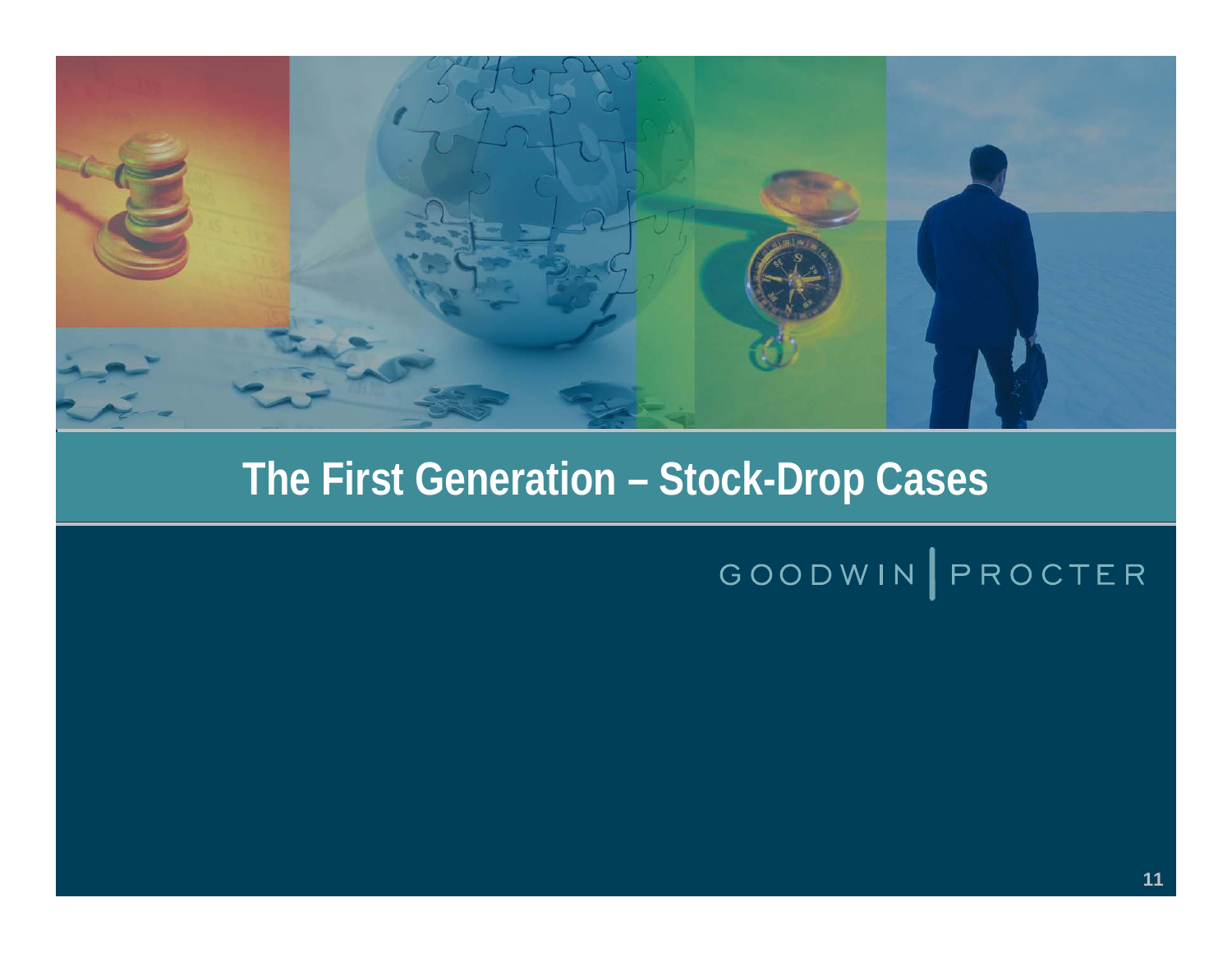# **The First Generation – Stock-Drop Cases**

- Triggered by tech bubble burst, 2000-01
- Participant class actions against named fiduciaries and directed trustees
- Claim: imprudent selection and maintenance of sponsor stock fund on 401(k) lineup
- Companion piece to securities fraud claims
- Over 100 ERISA suits
- $\bullet$ Huge losses
- •Poster child collapses: Enron, WorldCom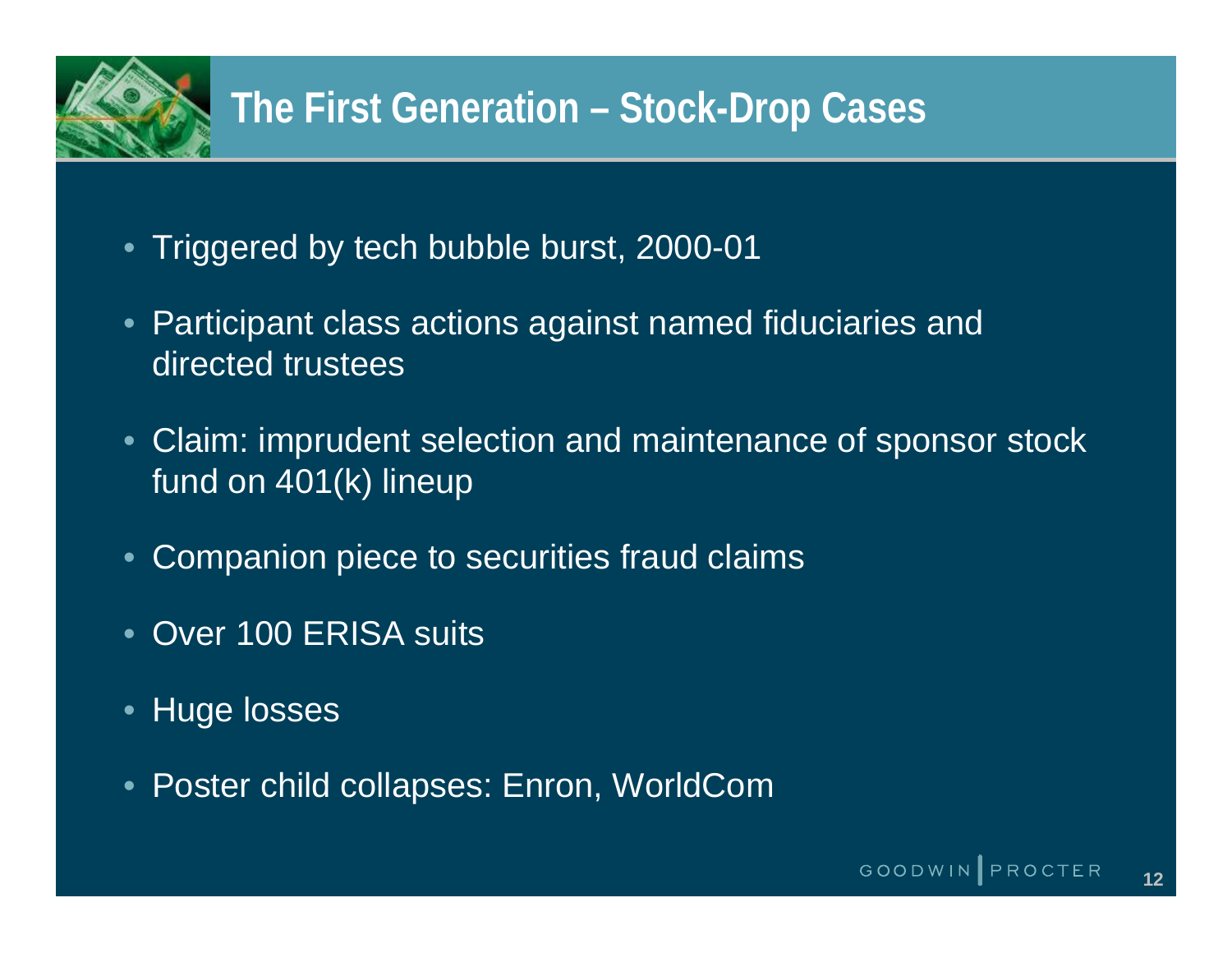

- • Customarily directed trustees followed named fiduciary directions to invest in sponsor stock fund if plan documents provided for a stock fund. No independent assessment of prudence.
- • Enron: Egregious facts and Department of Labor amicus brief opposed trustee's motion to dismiss by pointing to "red flags"
- • Consternation and confusion in directed trustee segment of financial services industry
	- Contracts do not provide for fiduciary oversight
	- Trustees not compensated for work or risk of prudence review
	- Metaphors do not provide practical guidance
- • Litigation with unsettling results:
	- Named fiduciaries generally lose motions to dismiss; many settle
	- Many directed trustees lose motions to dismiss; many settle
	- Some directed trustees win motions to dismiss: Textron, Cardinal Health, USAir
	- Merrill Lynch achieves summary judgment in WorldCom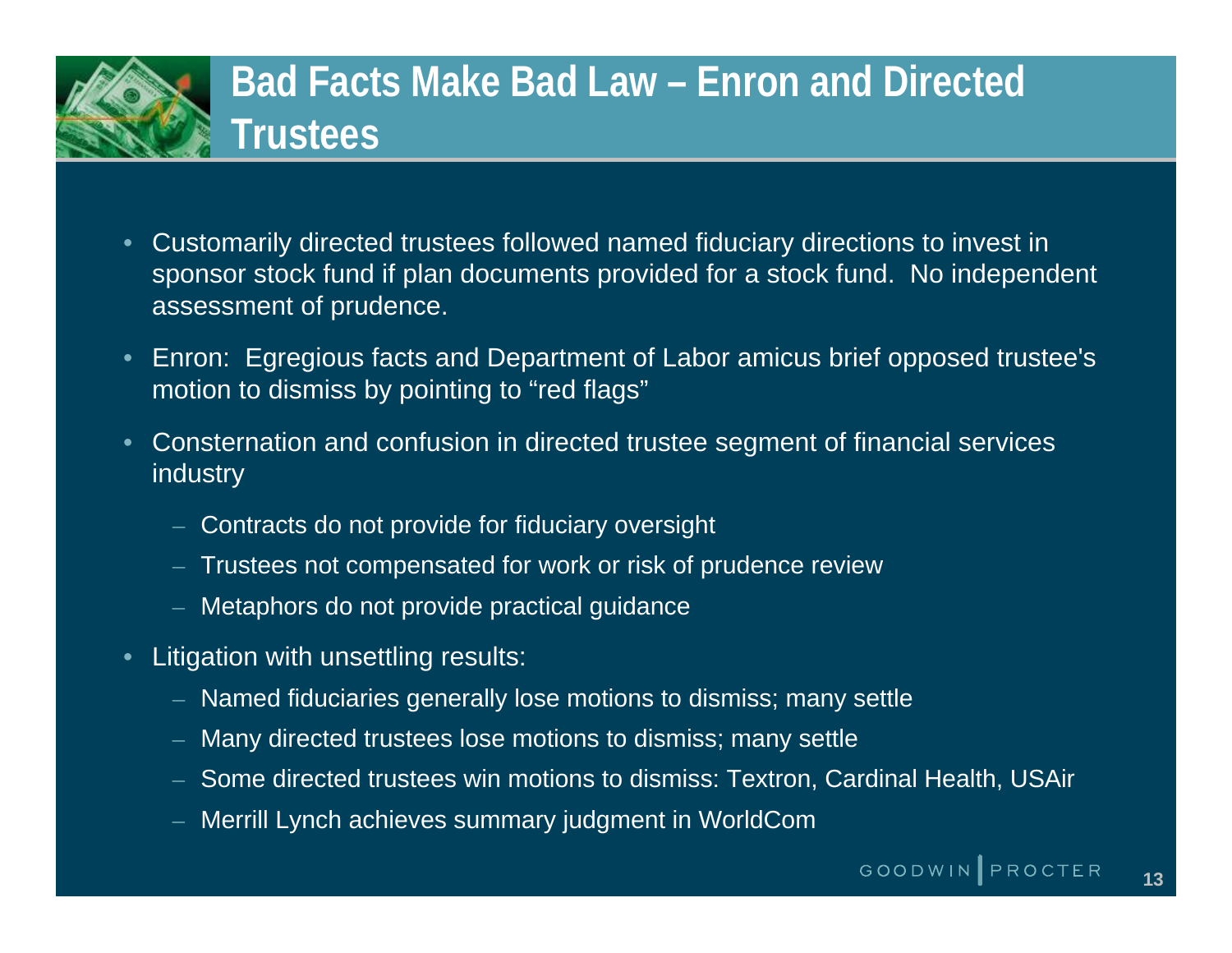

- •Extensive industry lobbying and negotiation with Department of Labor
- $\bullet$  The FAB: the premises
	- Directed trustee duties are limited; not first line fiduciary
	- Duties premised on assumption of efficient securities markets and regulatory obligations of plan sponsors under securities laws
- •**Duties** 
	- Trigger of duty is trustee's possession of information:
		- Public information: "clear and compelling public indicators, as evidenced by an 8-K filing [with SEC], a bankruptcy filing, or similar public indicator that calls into serious question a company's viability as a going concern."
		- Non-public information: "material non-public information that is necessary for a prudent decision." For example, "information indicating that a company's public financial statements contain material misrepresentations" such that the trustee "could not simply follow a direction to purchase that company's stock at an artificially inflated price."
	- Duty is to inquire of named fiduciary
- •FAB given recognition in WorldCom, USAir, Cardinal Health
- •Litigation against directed trustees all but ceases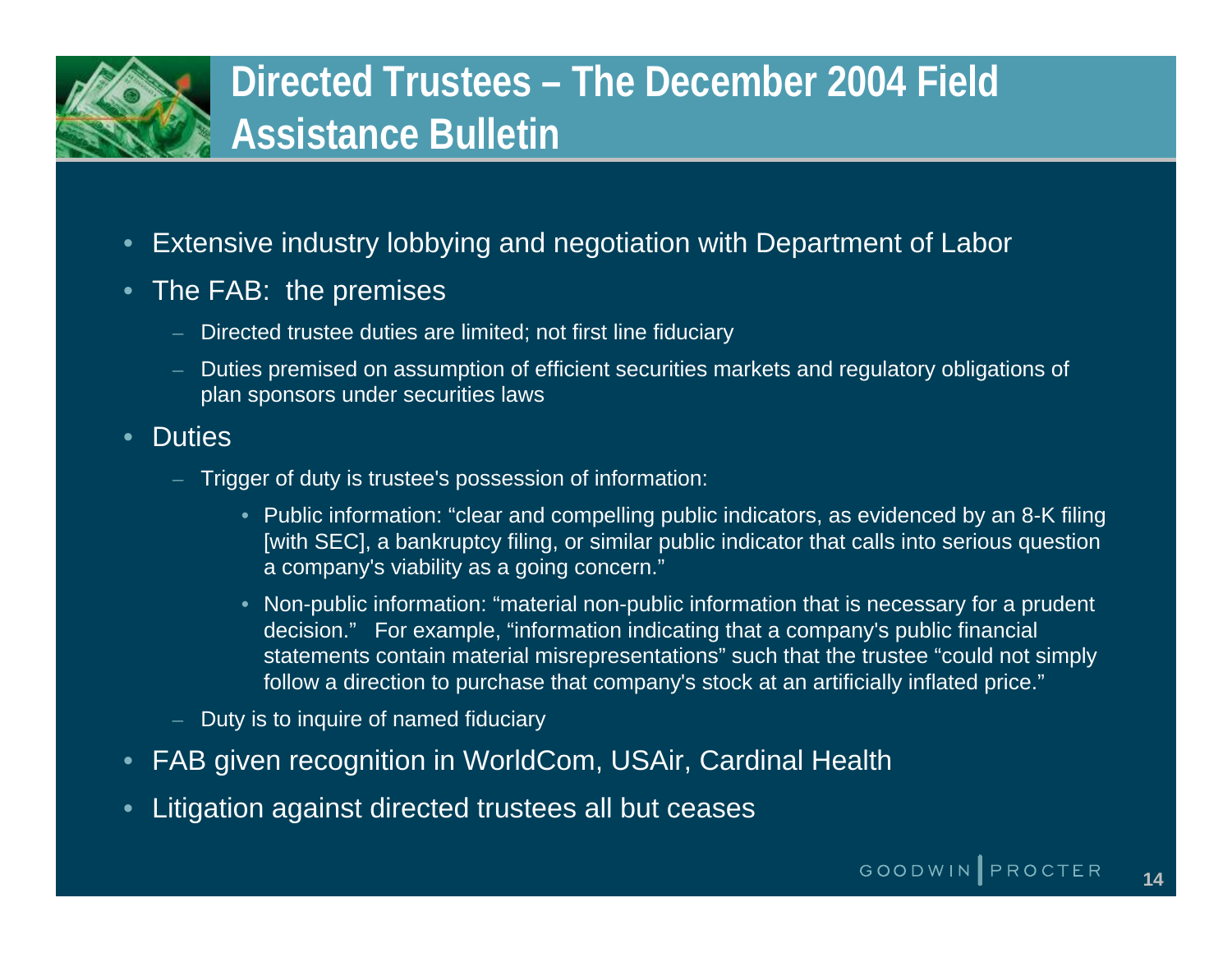

- The recurring risk of stock drops with market cycles: e.g., companies with stock price affected by subprime, MBS or ABS business or investments
- Department of Labor consideration of restating the duties of directed trustees through enforcement action
	- $\mathcal{L}_{\mathcal{A}}$  $-$  Different triggers of duty
	- $-$  Different duty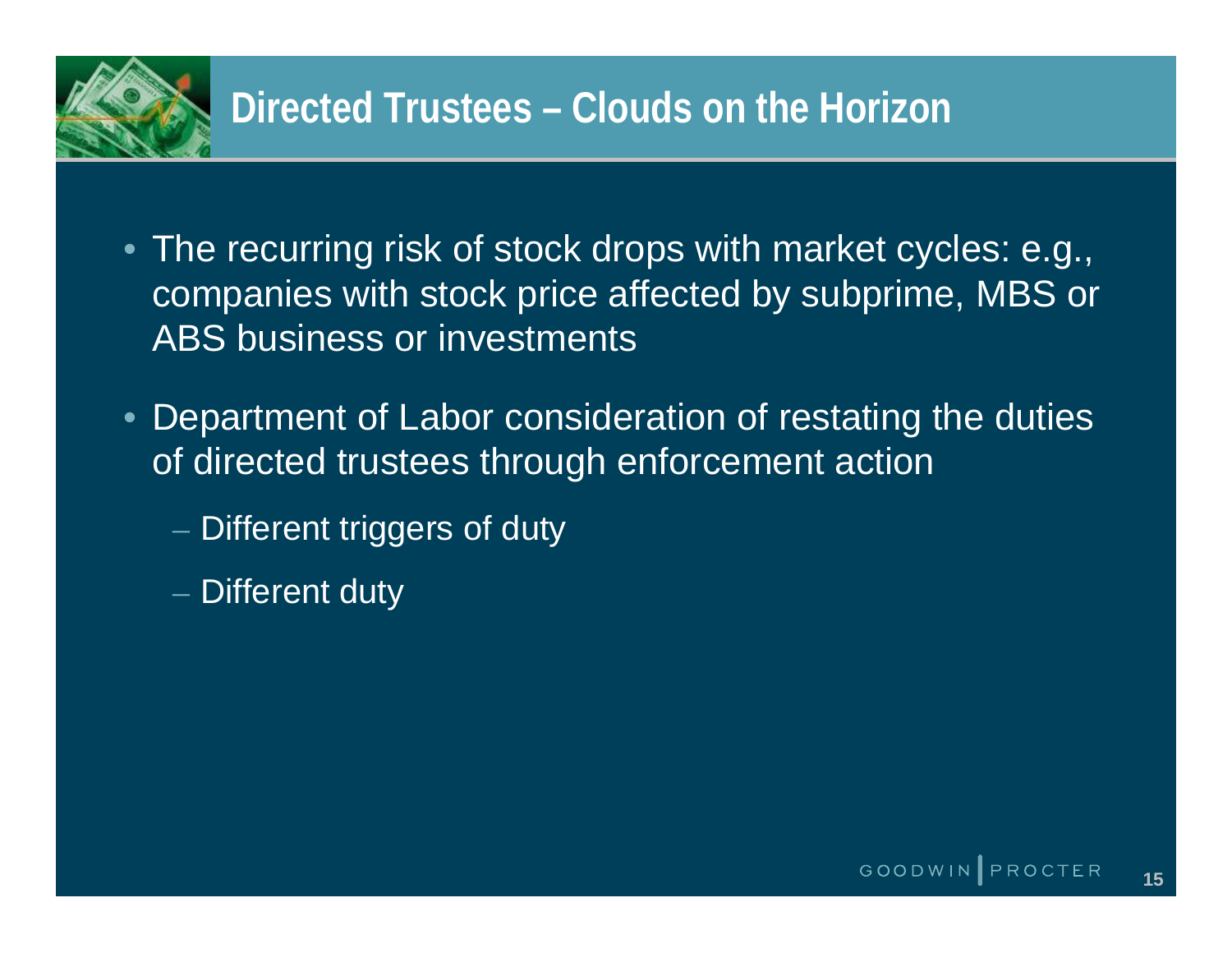

# **The Second Generation – The Second Generation – Revenue Sharing in 401(k) Plan Cases Revenue Sharing in 401(k) Plan Cases**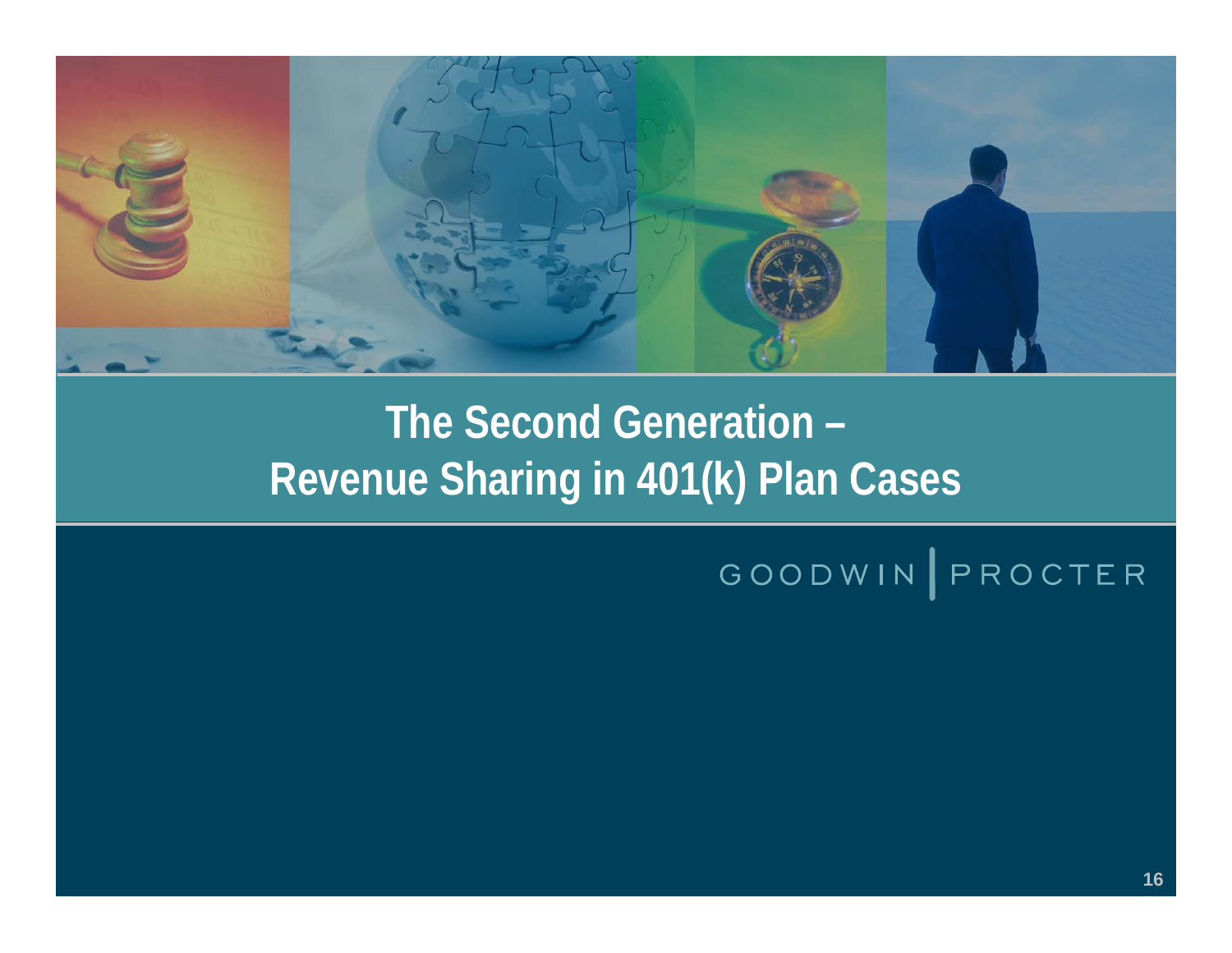

- These suits generally contain allegations that the defendants breached fiduciary duties by either:
	- $-$  Failing to investigate or disclose "revenue sharing" payments received by 401(k) plan providers; or
	- $-$  Causing or allowing 401(k) plans and their participants  $\overline{\phantom{a}}$ to be charged excessive fees for services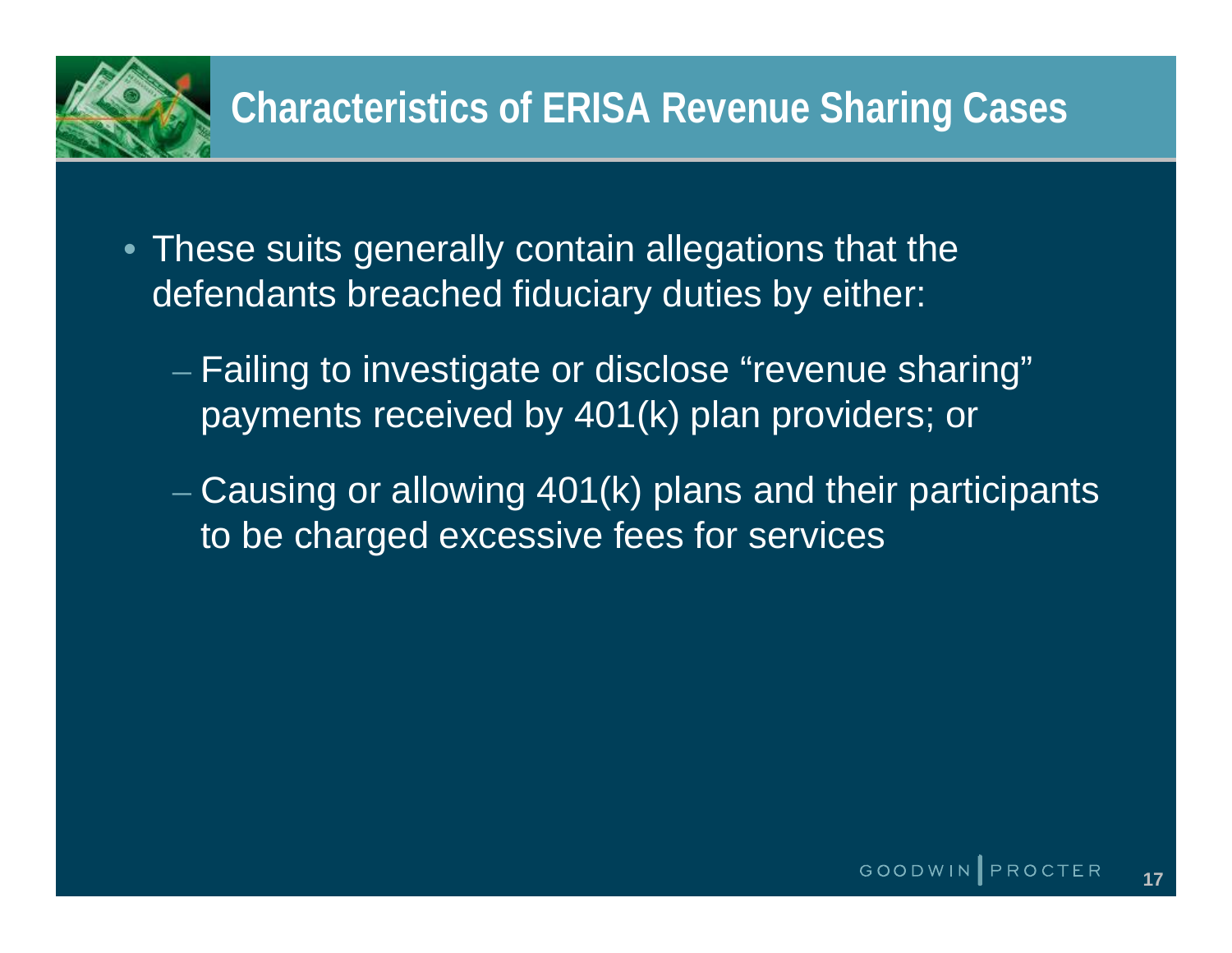

- $\bullet$  Claims have been brought against plan sponsors, inside fiduciaries, and service providers
- $\bullet$  Over 20 such suits have already been filed and more are likely to follow …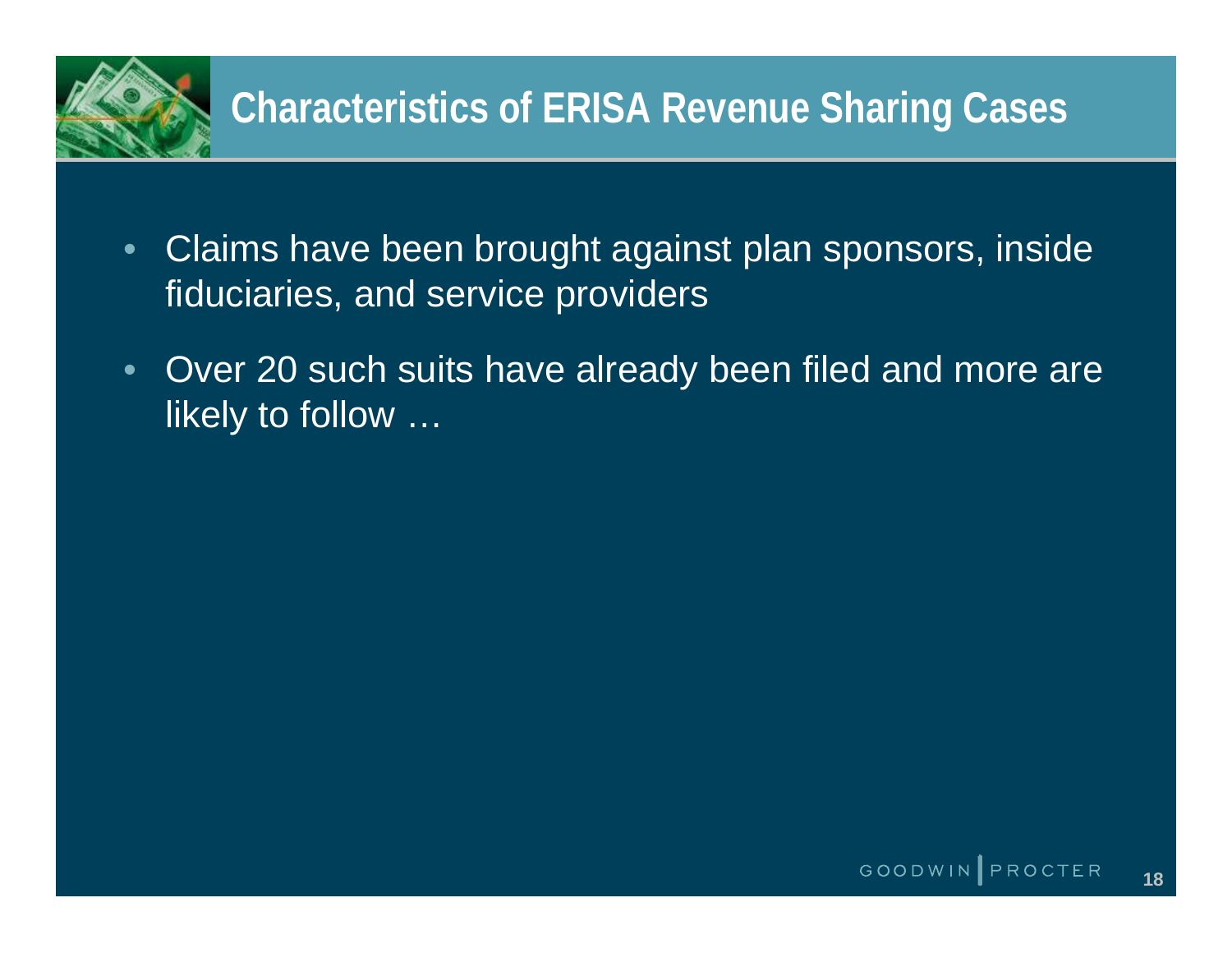

- *Haddock v. Nationwide Financial Services*, 419 F. Supp. 2d 156 (D.Conn. 2006)
	- $\mathcal{L}_{\mathcal{A}}$  $-$  Trustees of five separate defined contribution plans sued  $\overline{\phantom{a}}$ Nationwide for ERISA violations based on allegations of excessive mutual fund revenue sharing payments
	- In March 2006, a federal district court denied Nationwide's motion for summary judgment holding that material facts existed as to whether (1) Nationwide's status as the plan's investment provider made it a "fiduciary" and (2) the funds used for revenue sharing payments constituted "assets of the plan"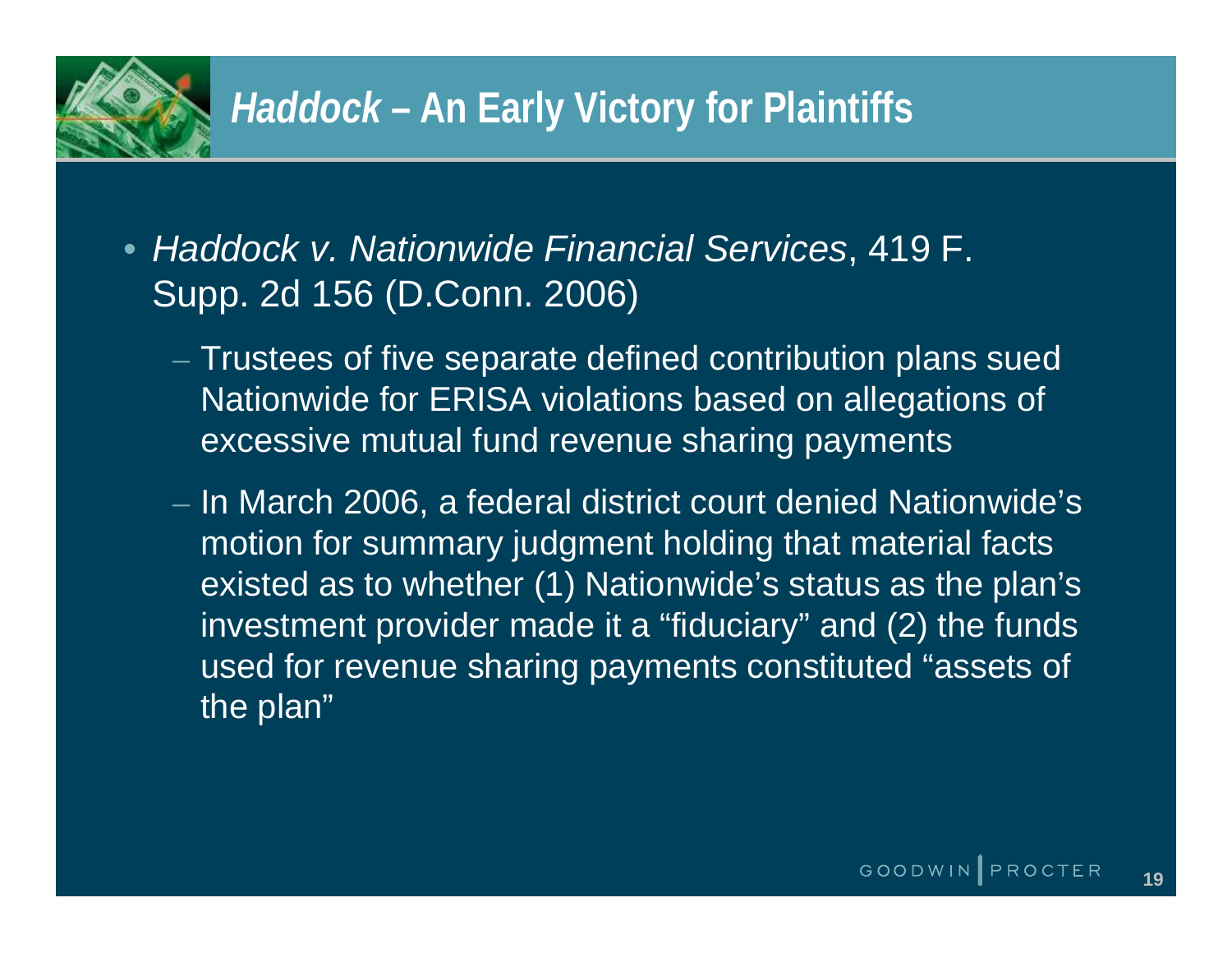

## *Hecker* **– An Early Victory for Defendants**

- *Hecker v. Deere & Co*., 496 F. Supp. 2d 967 (W.D. Wis. 2007)
	- $-$  Four participants alleged that sponsor and service provider  $\,$ offered investment options that had "excessive and unreasonable fees and costs"
	- $-$  The court dismissed the case holding that no defendant had to disclose additional information
		- The court held that: "In the context of the disclosure of information on investment options, the additional information suggested by plaintiffs, including revenue sharing, is neither required by the regulations nor material to participant investors assessing the investment opportunity"
	- $-$  Service provider dismissed for lack of relevant fiduciary status where sponsor "has sole responsibility for selection of plan investment options"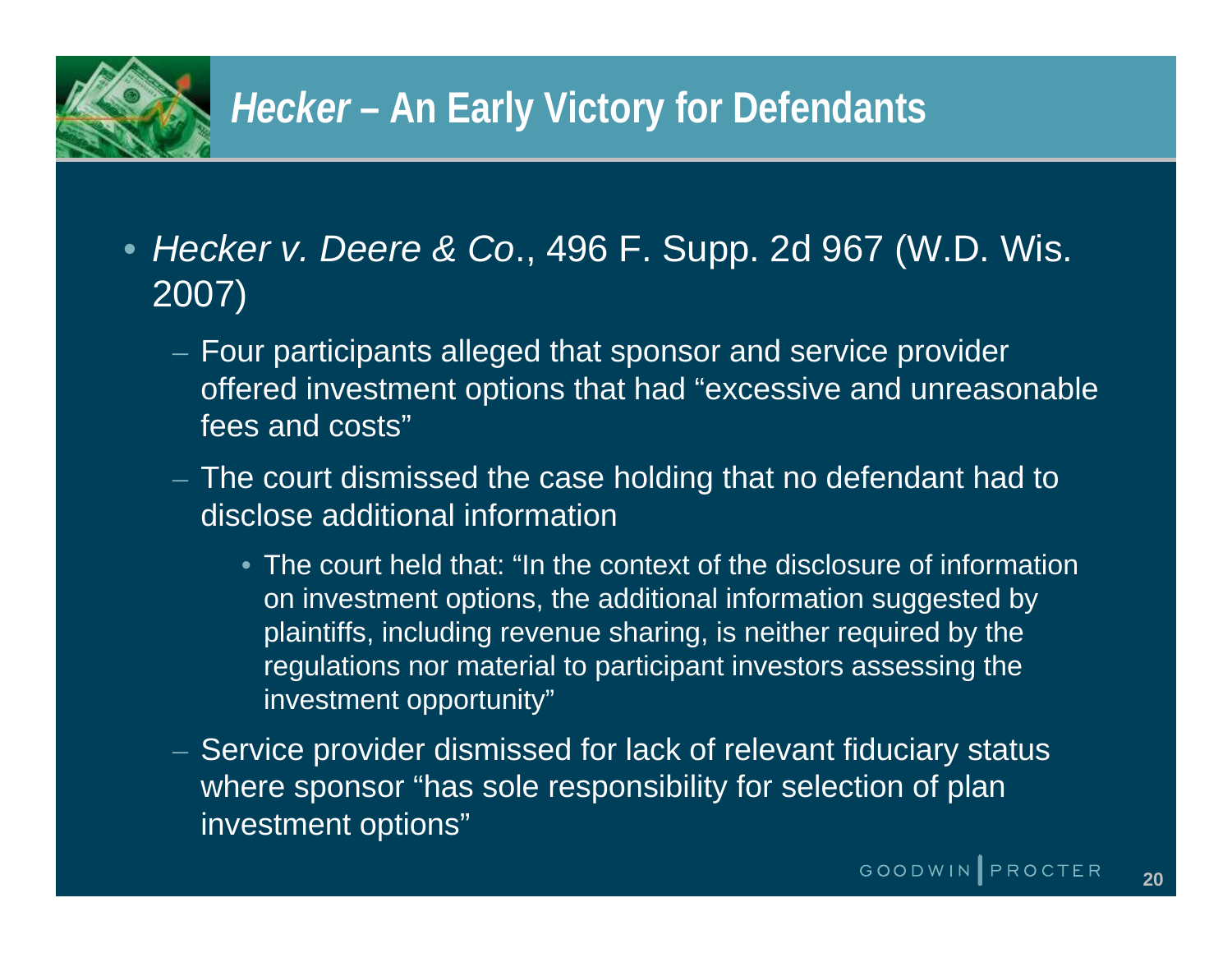

## **The Third Generation – The Third Generation – Prudent Investment Management Cases Prudent Investment Management Cases**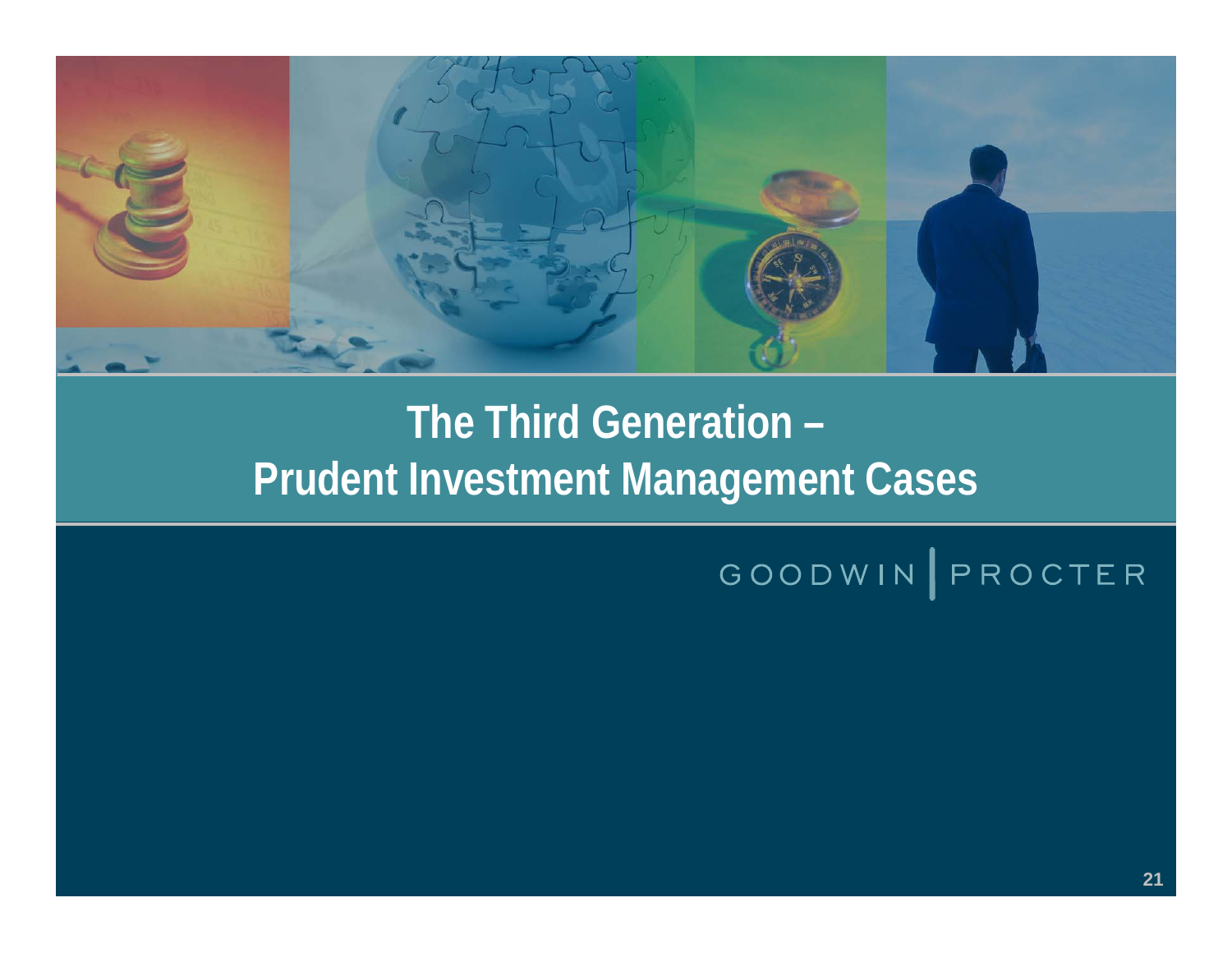

- ERISA claims have recently emerged in connection with the tightening of the mortgage credit market
- These suits generally target investment advisors or investment funds for losses suffered by plans due to investments in mortgage-backed securities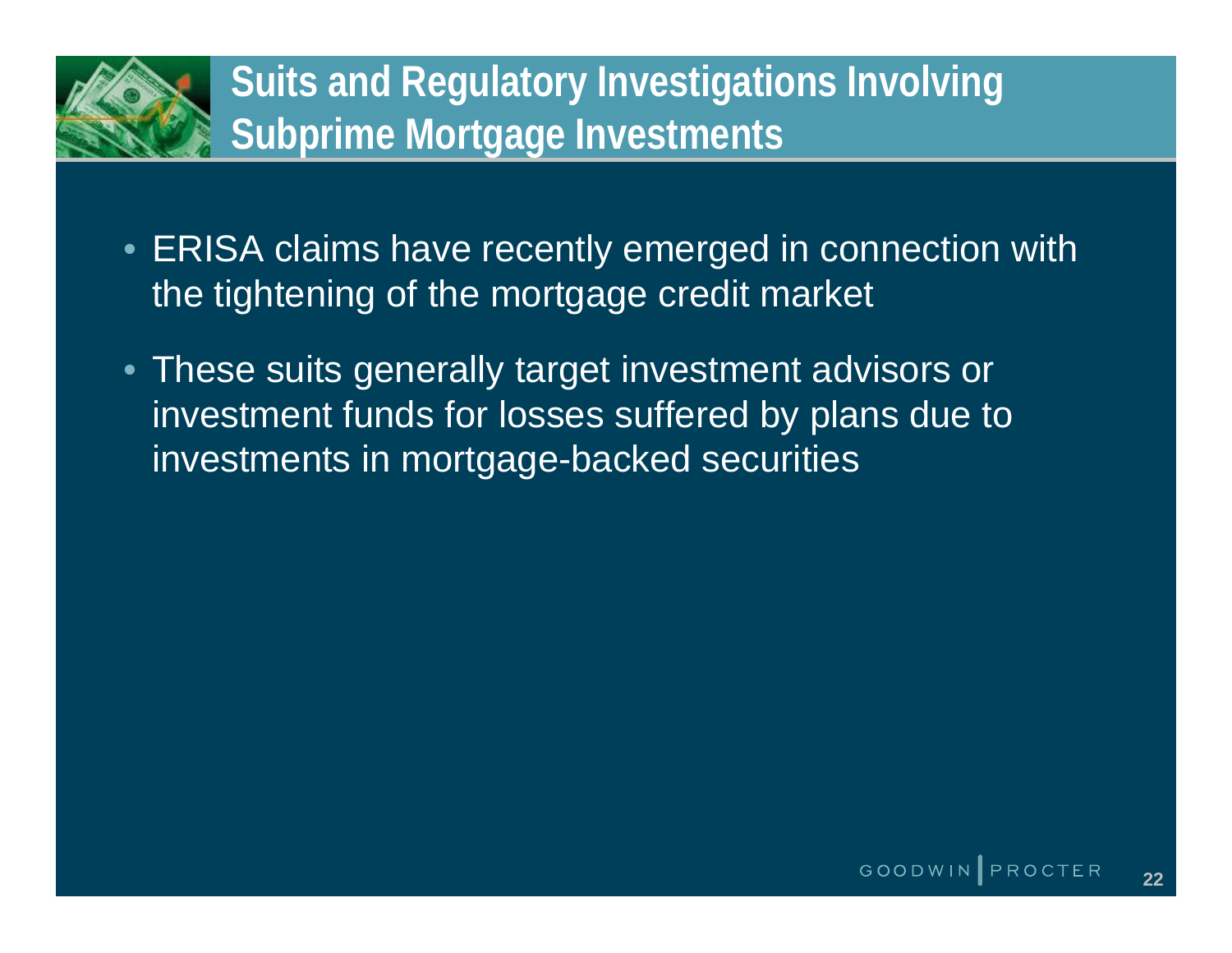## **Suits and Regulatory Investigations Involving Subprime Mortgage Investments**

- One investment manager is currently facing at least <u>four</u> separate ERISA suits over its management of bond funds impacted by the tightening credit market sparked by troubles in the subprime mortgage industry
	- Claims for misrepresentation and mismanagement
	- Claimed losses of hundreds of millions, if not billions, of dollars
- •Department of Labor investigations triggered

#### **Collective Trusts May Draw Lawsuits**

Lawyers say recently-filed ERISA litigation stemming from the credit market crisis may have repercussions for one the industry's hottest investment structures: collective trusts.

– *Defined Contribution & Savings Plan Alert*, November 19, 2007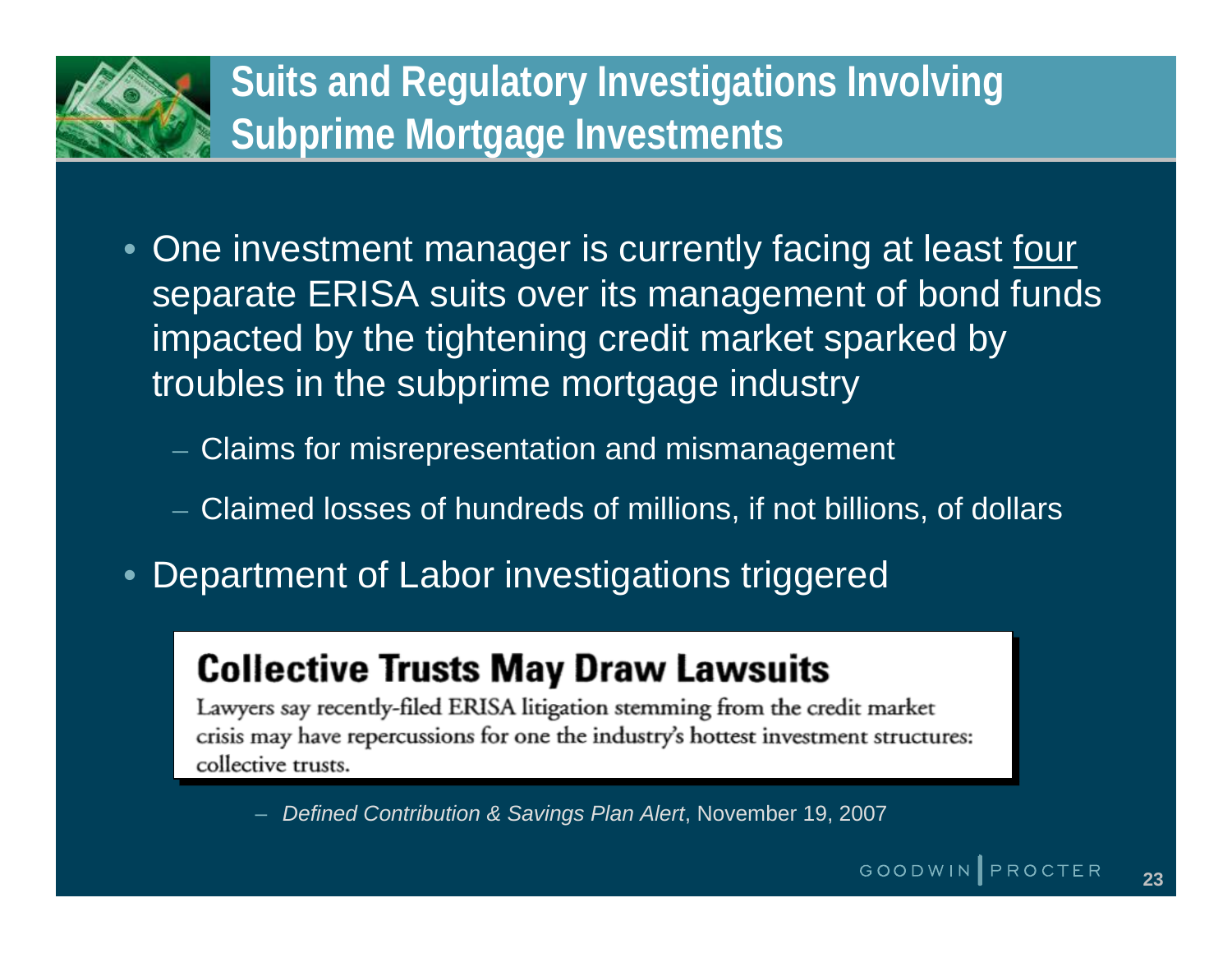

- Class action suits against financial services companies offering their, or their affiliates, investment products on behalf of all plan participants
	- $-$  Suits brought in November 2007 by a boutique ERISA  $\,$ law firm in Washington, D.C.
	- Claims of breach of fiduciary duty and prohibited transactions, despite compliance with PTE 77-3 and ERISA 408(b)(8)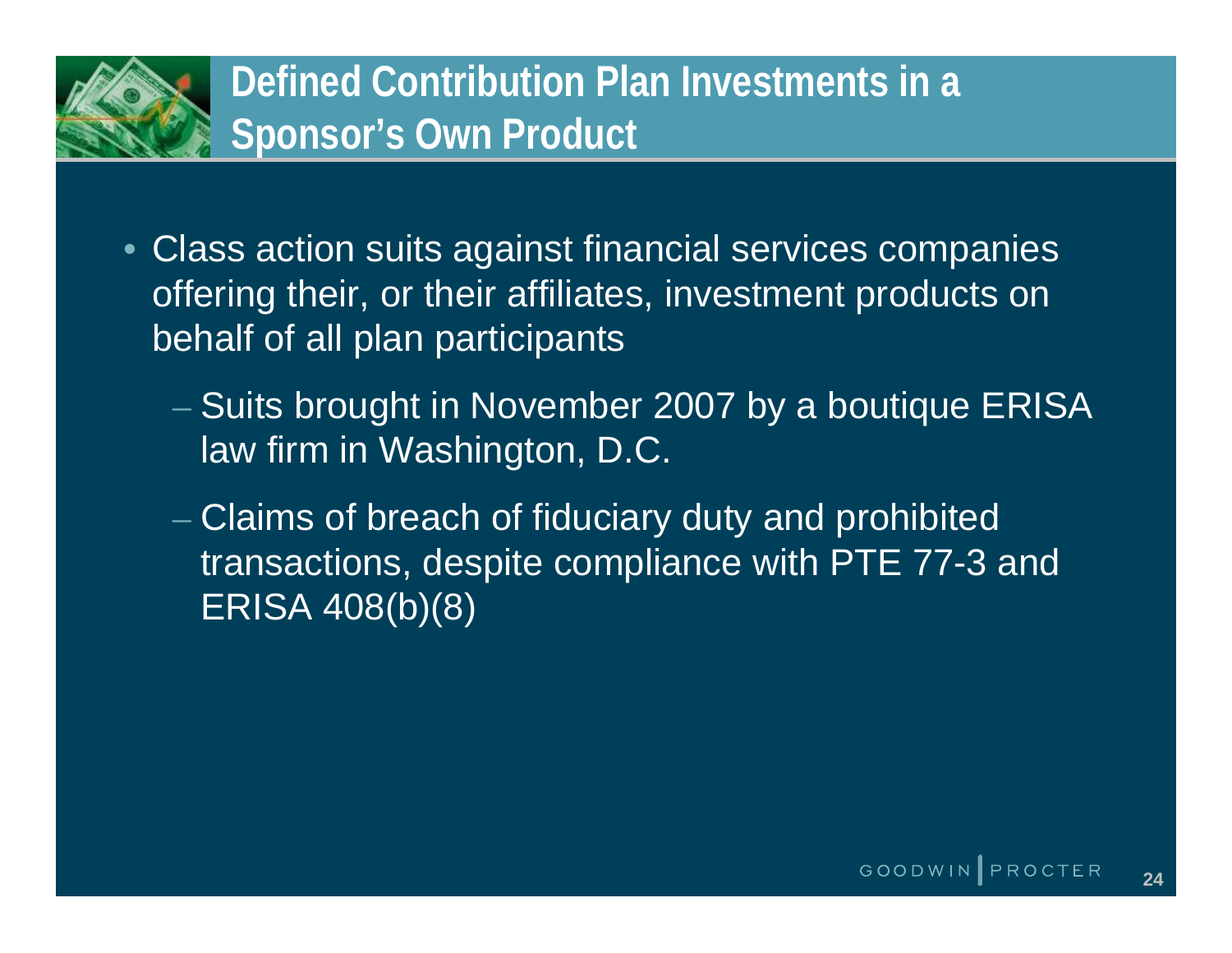

- Excessive fee cases broadly challenge the use of any actively managed investment option and retail mutual fund
- In at least one instance, an additional claim has been brought challenging the prudence of selecting a particular mutual fund for inclusion in a plan line-up due primarily to declining performance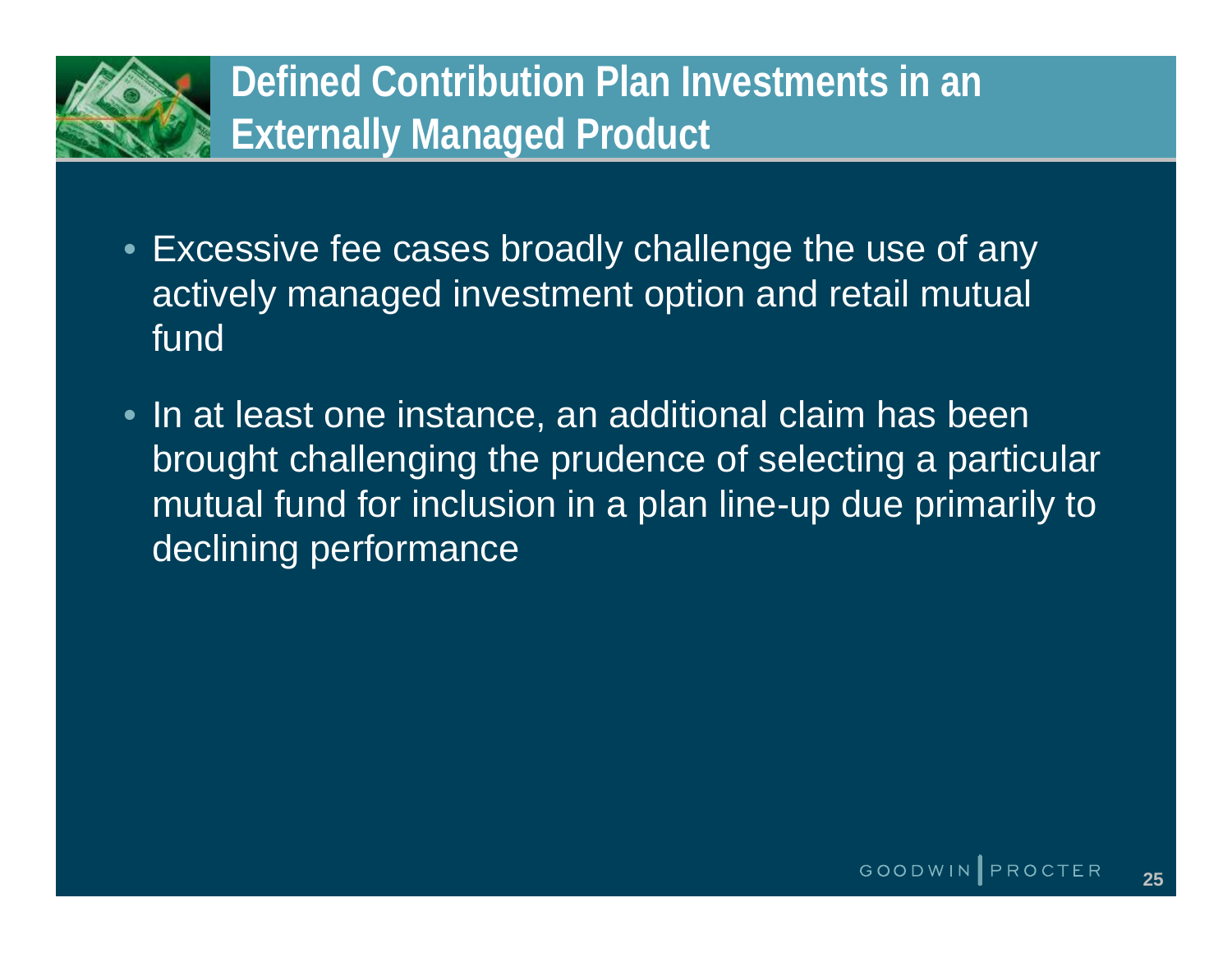

# **Steps for Limiting Exposure**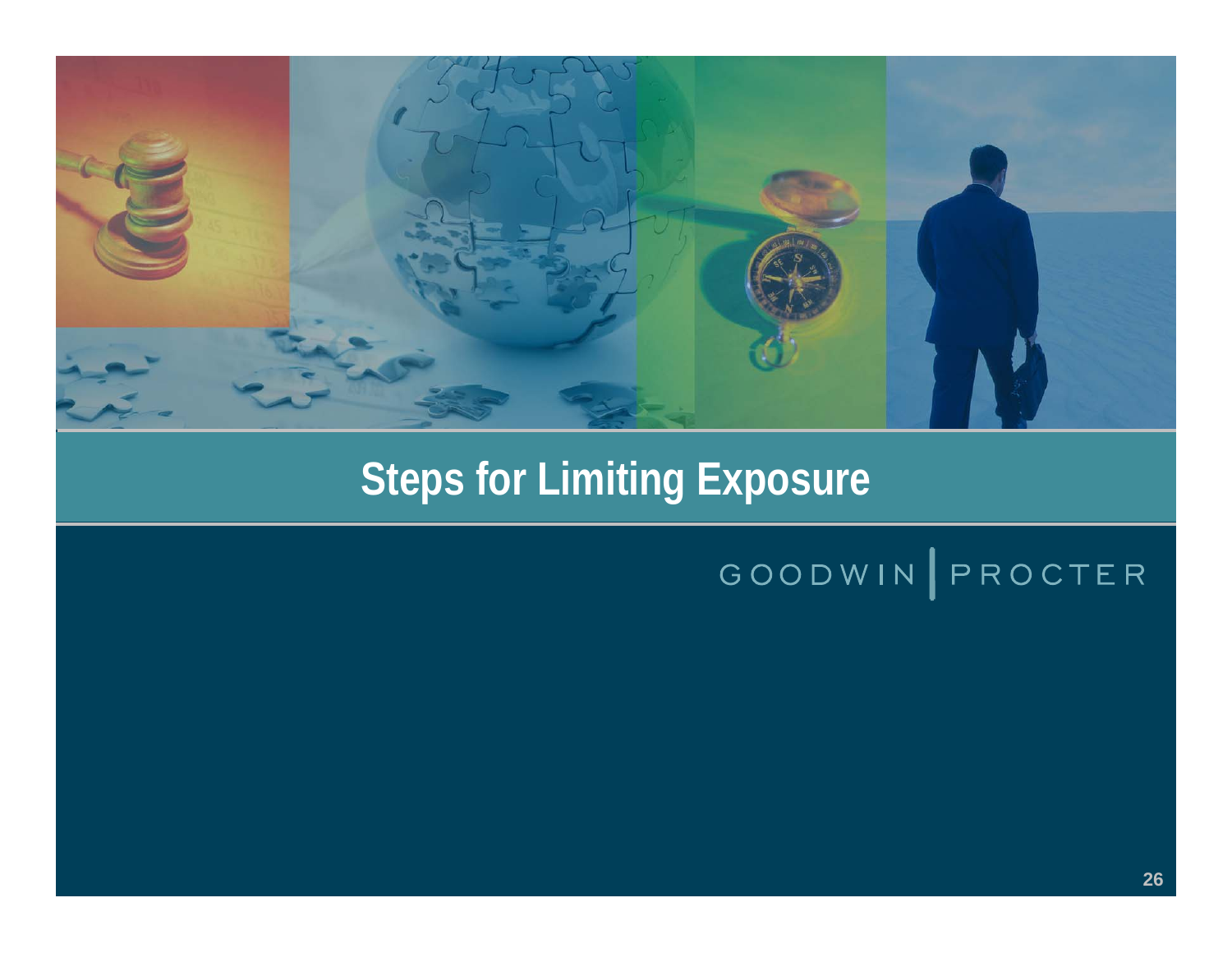

- Appropriate steps to limit exposure will always be dependent on the facts and circumstances of the case at hand, including:
	- The products and services provided to the plan
	- The plan's size, type, and level of sophistication
- ERISA standards often require factual analysis
	- Prudence
	- Self-Dealing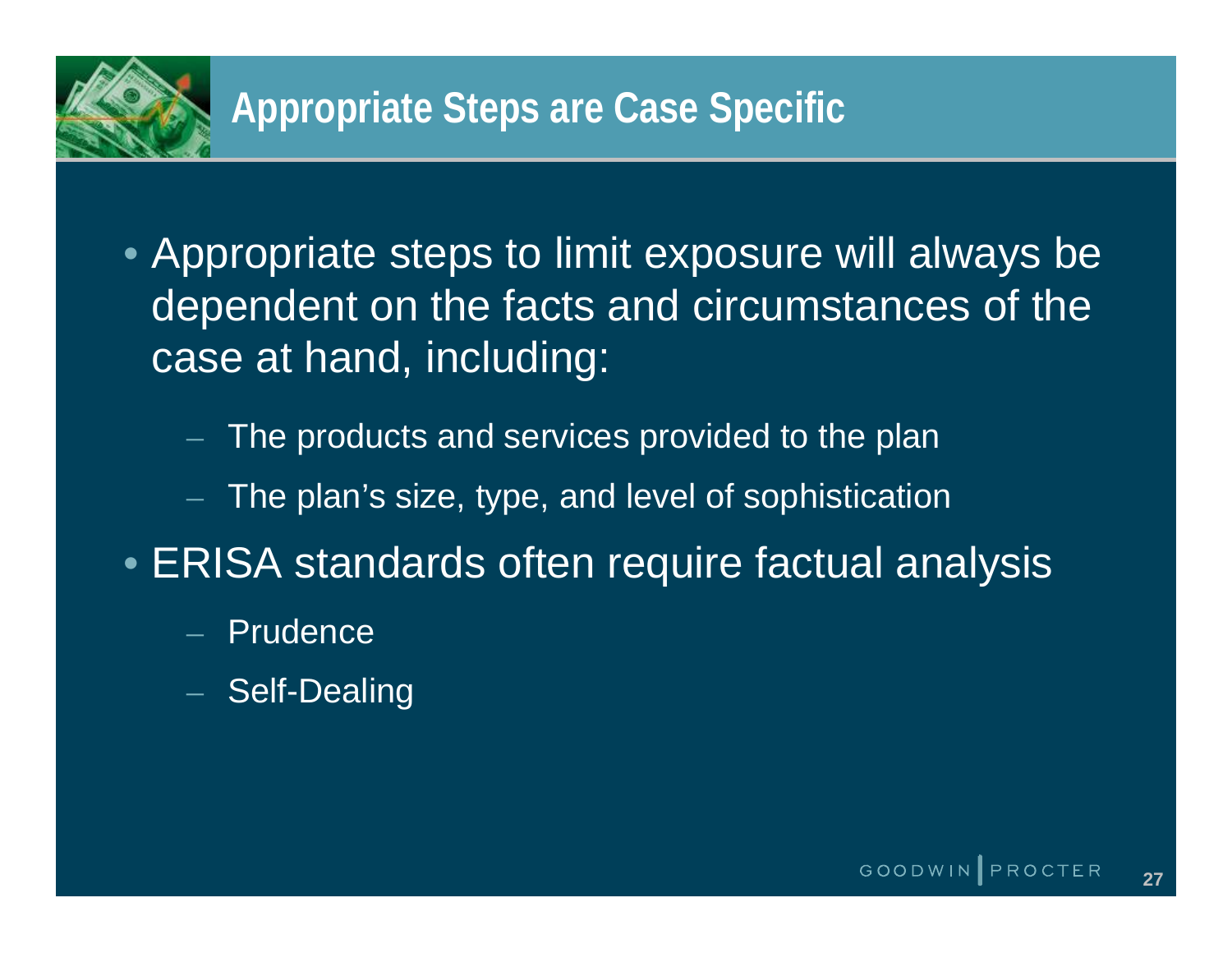

# **General Rules For Limiting Exposure**

#### Three Basic Rules:

- Know your role
	- Fiduciary/nonfiduciary
	- Extent of fiduciary functions
- Pay close attention to the documents
	- Governing agreements
	- Disclosures and other communications
- Establish and follow effective procedures
	- Prudence is largely a matter of process
	- Compliance with prohibited transaction exemption conditions